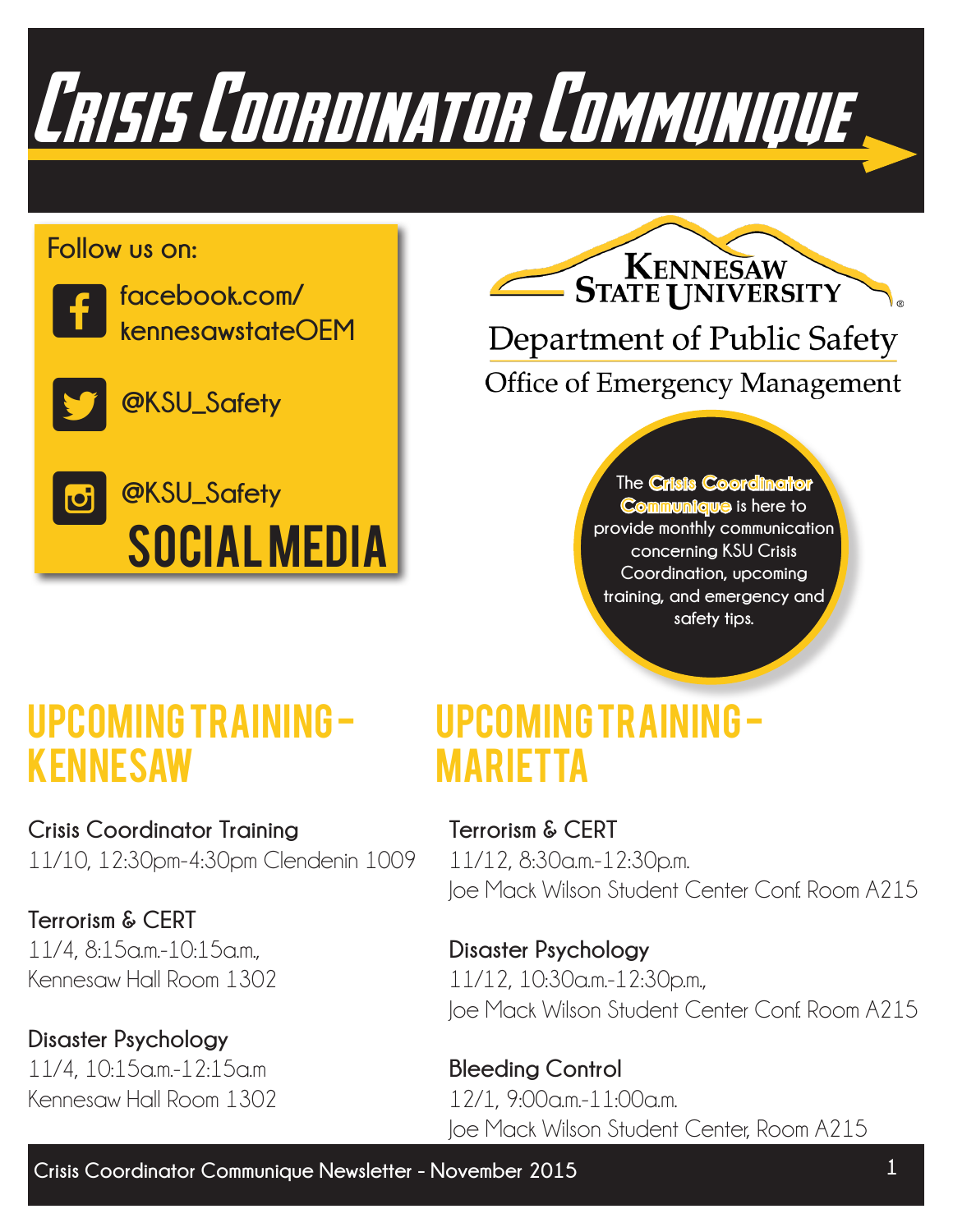## Important Dates

**►Crisis Coordinator Quarterly Meeting** 11/19, 1:00p.m. - 3:00p.m., Prillaman 1105

### **►Kristina Anderson - Safety is Personal: Lessons Learned as a Survivor of the Virginia Tech Tragedy**

11/30, 11:00a.m.-12:00p.m., Kennesaw Campus 11/30, 2:00p.m.-3:00p.m., Marietta Campus Student Center University Rooms

 **►Radio Check** 11/4, 10:00a.m.

### **►Siren Test**

### 11/4, 12:00p.m.

### Remember, your crisis coordinator radio

**Reminder:**

should always be set on emergency, and you should always call police dispatch for an emergency situation.

# Stay safe with livesafe

### **Make a Difference**

See something shady? With a few taps, send picture, video and text info to campus police. The tips you send can even be anonymous!

### **Safety Information When You Need It**

Receive safety broadcasts right on your phone. Access KSU safety resources easily.

### **Stay Protected**

Call or discreetly chat with campus officials when you need help.

### **Peace of Mind**

Let LiveSafe be your constant companion. With the SafeWalk button, allow friends and family to walk you home when you need it.



The free LiveSafe app provides students, faculty and staff with a direct connection to campus police so that everyone can easily communicate all their safety needs. Its easy-to-use features help you stay safe every day and enable us to provide better protection for you.